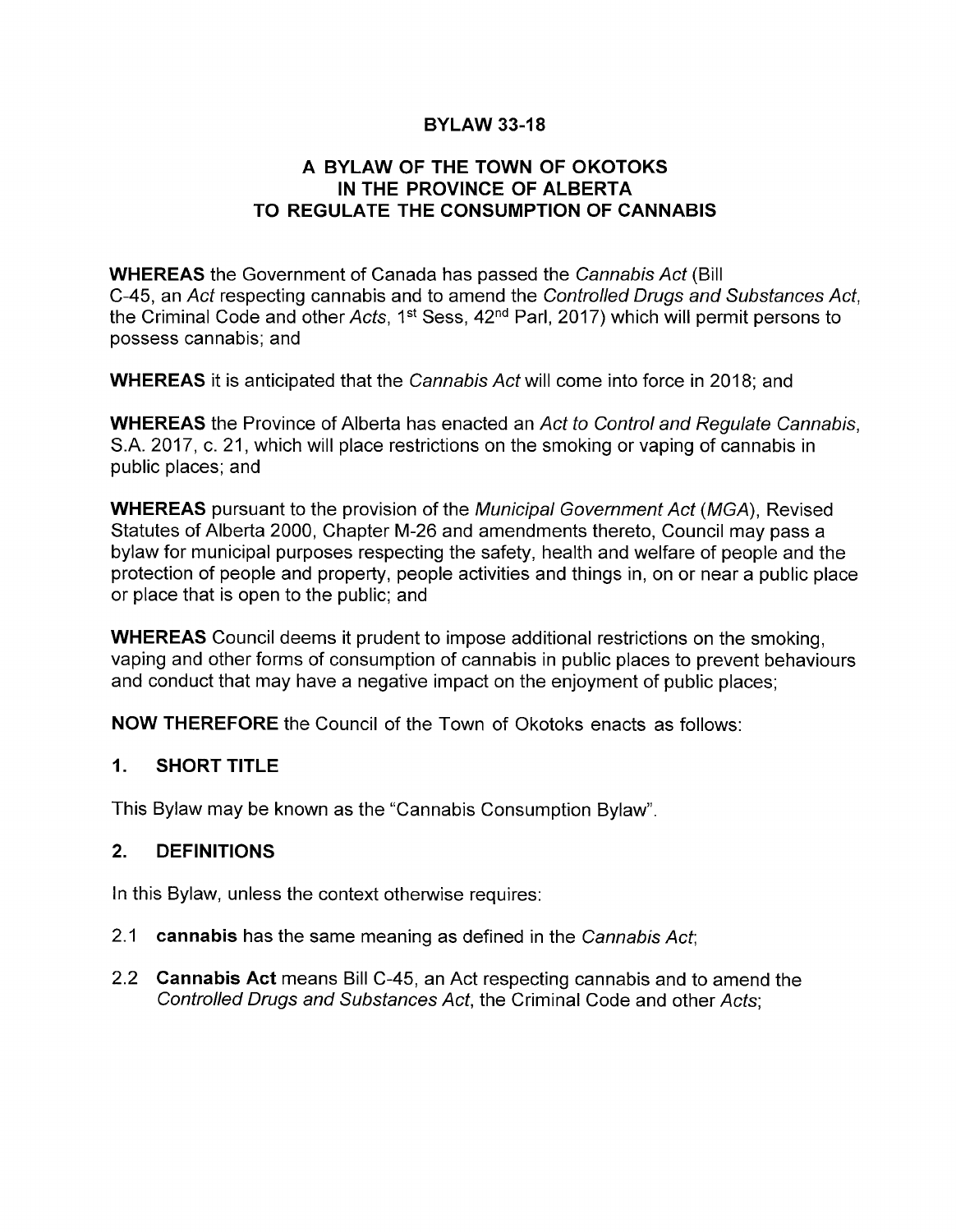- 2.3 Chief Administrative Officer (CAO) means the person appointed to the position of Chief Administrative Officer for the Town of Okotoks by Council within the meaning of the MGA;
- 2.4 Council means the municipal Council of the Town of Okotoks duly elected under the Local Authorities Election Act;
- 2.5 electronic smoking device means an electronic device that can be used to deliver a vapour, emission or aerosol to the person inhaling from the device, including but not limited to an electronic cigarette, cigar, cigarillo or pipe;
- 2.6 Peace Officer means:
	- a) a member of the Royal Canadian Mounted Police;
	- b) a Community Peace Officer as appointed by the Solicitor General of Alberta; or<br>c) a Bylaw Enforcement Officer as appointed by the Town to enforce bylaws of the
	- a Bylaw Enforcement Officer as appointed by the Town to enforce bylaws of the Town;
- 2.7 **public place** means any place to which the public has access as of right or by invitation, express or implied;
- 2.8 **smoke or smoking** means:
	- a) inhaling or exhaling the smoke produced by burning cannabis; or b) holding or otherwise having control of any device or thing contain
	- b) holding or otherwise having control of any device or thing containing lit cannabis;

### 2.9 vape or vaping means:

- a) inhaling or exhaling the vapour, emissions or aerosol produced by an electronic smoking device or similar device containing cannabis; or
- b) holding or otherwise having control of an electronic smoking device that is producing vapour, emissions or aerosol from cannabis;
- 2. 10 violation tag means a notice or tag in the form as approved by the CAO, issued by the Town, allowing a voluntary payment option of a fine established under this Bylaw;
- 2.11 violation ticket means a ticket issued pursuant to Part 2 of the Provincial Offences Procedures Act, Revised Statutes of Albert 2000, Chapter P-34 and any amendments or regulations thereto.

## 3. PROHIBITION

3. <sup>1</sup> No person shall smoke, vape, or consume cannabis in any public place.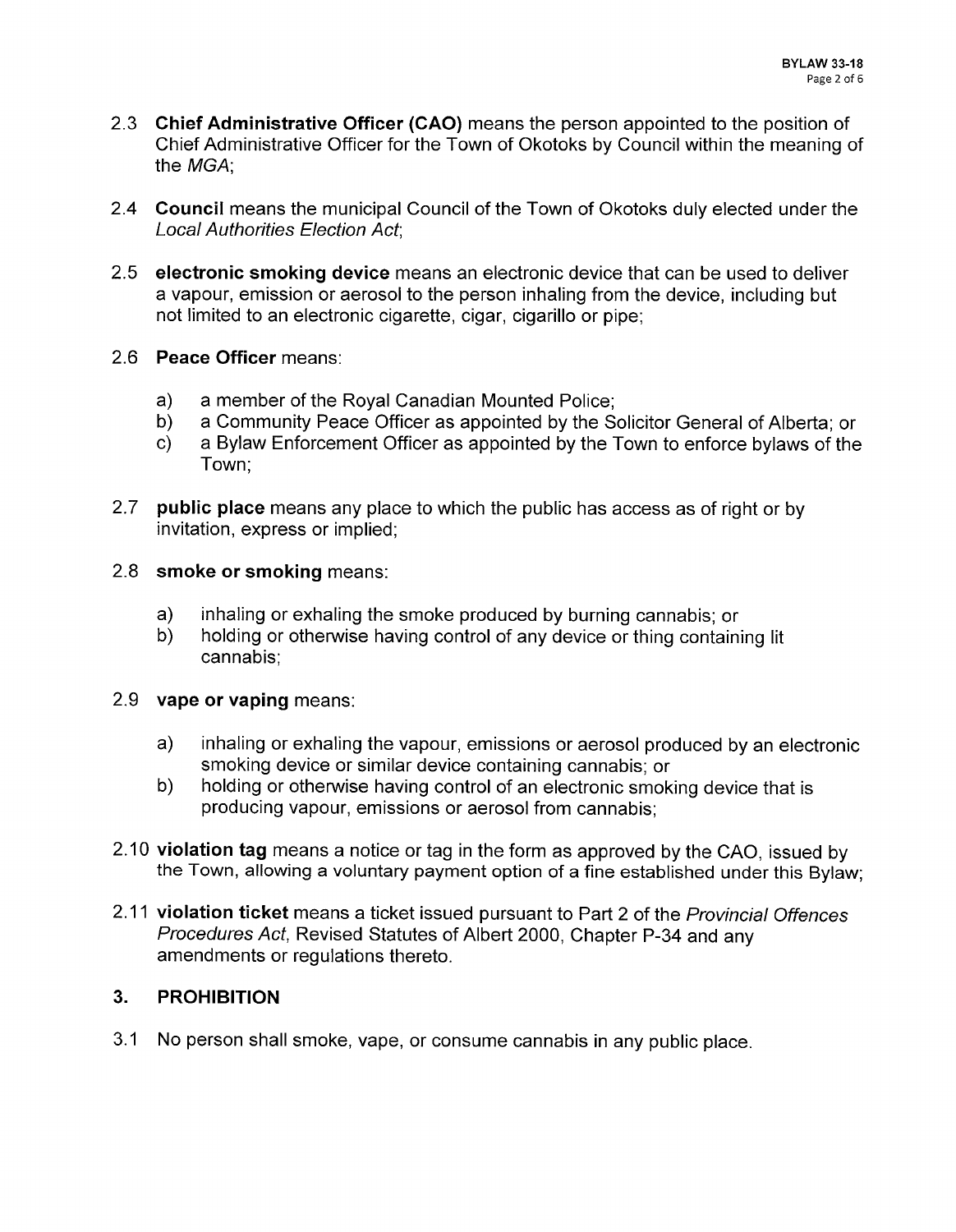## 4. EXEMPTION FOR MEDICAL CANNABIS

- 4.1 Notwithstanding Section 3.1, any person who is authorized to possess cannabis per a medical document issued pursuant to the Access to Cannabis for Medical Purposes Regulations, SOR/2016-230, and amendments thereto, is subject to the Okotoks Smoking and Vaping Bylaw.
- 4.2 Any person exempt pursuant to Section 4.1 must, on demand of a Peace Officer, produce a copy of such person's medical document.

# 5. EXEMPTION FOR SPECIAL EVENTS

- 5. <sup>1</sup> Notwithstanding Section 3. 1, a person may smoke, vape or consume cannabis at an event for which a permit has been granted by the CAO.
- 5.2 The CAO may impose conditions on any permit granted pursuant to Section 5.1.
- 5. 3 The CAO may suspend or revoke any permit issued pursuant to Section 5. <sup>1</sup> if the CAO determines that a permit holder or any person at an event for which a permit has been issued has contravened any federal or provincial legislation or any other municipal bylaw.
- 5. 4 The holder of a permit issued pursuant to Section 5. <sup>1</sup> must ensure that:
	- a) the smoking, vaping or consumption of cannabis is only permitted in <sup>a</sup> designated area, separate and fenced off from the remainder of the event;
	- b) alcohol and tobacco are not consumed in the area designated for the smoking, vaping or consumption of cannabis;
	- c) the sale of cannabis is not permitted in the area designated for the smoking, vaping or consumption of cannabis; and
	- d) any. advertising or other materials relating to the promotion of cannabis cannot be seen by persons under the age of 18 years.

## 6. PENALTIES AND ENFORCEMENT

- 6. <sup>1</sup> Any person who contravenes any provision of this Bylaw is guilty of an offence and is liable on summary conviction to a fine of not more than Ten Thousand 10, 000. 00) Dollars.
- 6.2 Where there is a specified penalty listed for an offence in Schedule "A" to this Bylaw, that amount is the minimum specified penalty for the offence.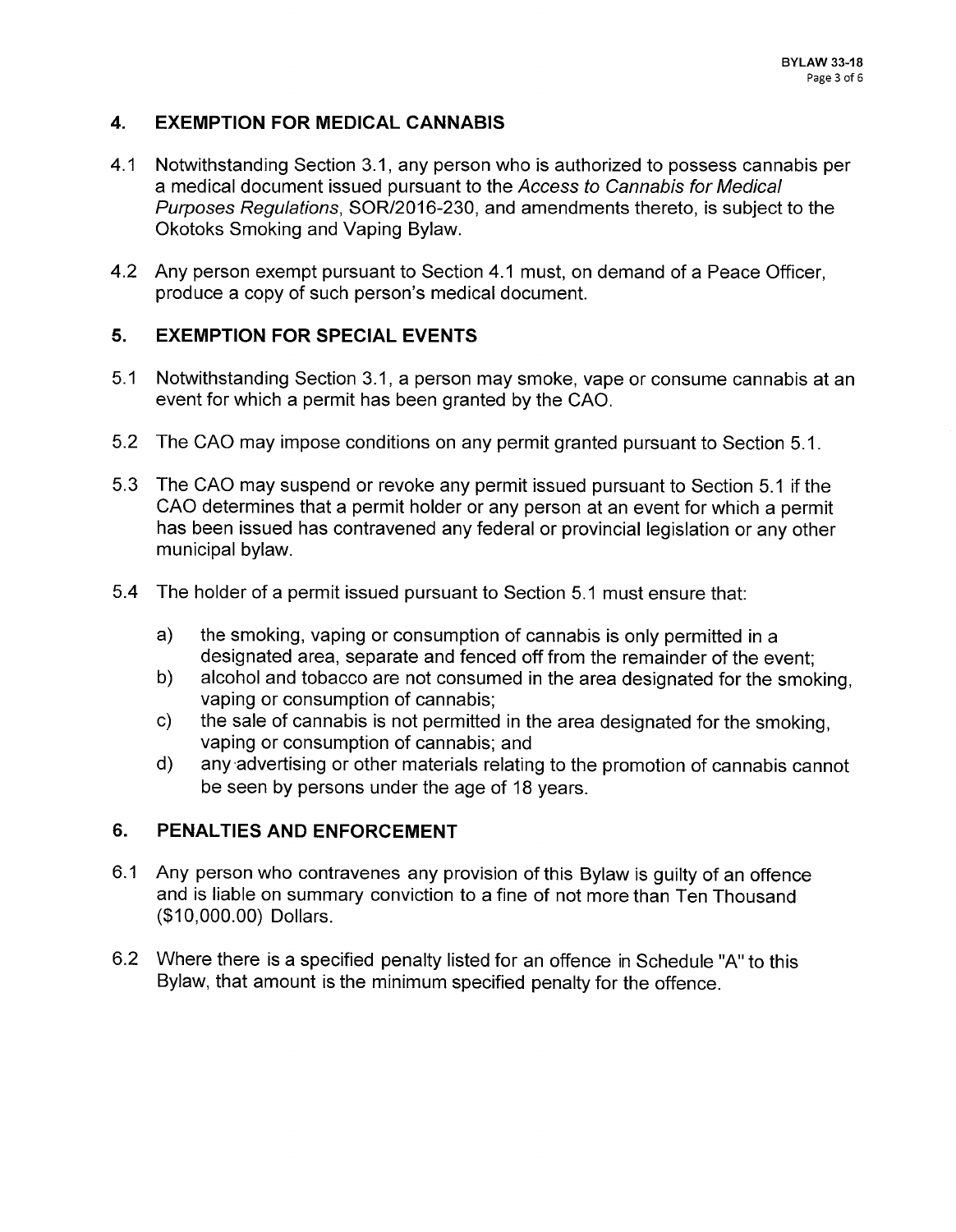- 6. 3 In the case of an offense that is of a continuing nature, a contravention constitutes a separate offense in respect of each day or part of a day on which it continues.
- 6. 4 The levying and payment of any fine provided in this Bylaw shall not relieve a person from the necessity of paying any fees, charges or costs from which that person is liable under the provisions of this Bylaw or any other Bylaw.
- 6. <sup>5</sup> Any Peace Officer who has reasonable and probable grounds to believe that any person has contravened any provision of this Bylaw may issue and serve:
	- a) a violation tag allowing a payment of the specified penalty to the Town; or b) a violation ticket allowing payment according to the provisions of the *Prov*
	- a violation ticket allowing payment according to the provisions of the Provincial Offences Procedure Act, Revised Statutes of Alberta 2000, Chapter P-34 and amendments thereto.
- 6. 6 Service of a violation tag will be sufficient if it is
	- a) personally served; or<br>b) served by regular ma
	- served by regular mail to the person's last known mailing address.
- 6. 7 If a violation ticket is issued in respect to an offence, the violation ticket may:
	- a) specify the fine amount established by this Bylaw for the offence; or b) require a person to appear in Court without the alternative of making
	- require a person to appear in Court without the alternative of making a voluntary payment.
- 6.8 A person who commits an offence may:
	- a) if a violation ticket is issued in respect of the offence; and
	- b) if the violation ticket specified the fine amount established by this Bylaw for the offence;

make a voluntary payment equal to the specified fine by delivering the violation ticket and the specified fine to the Provincial Courthouse specified on the violation ticket.

### 7. GENERAL

- 7.1 Any person who contravenes any provision of this Bylaw by:
	- a) doing any act or thing which the person is prohibited from doing; or b) failing to do any act or thing the person is required to do:
	- failing to do any act or thing the person is required to do:

is guilty of an offence and any offence created pursuant to this Bylaw is a strict liability offence for the purposes of prosecution under this Bylaw.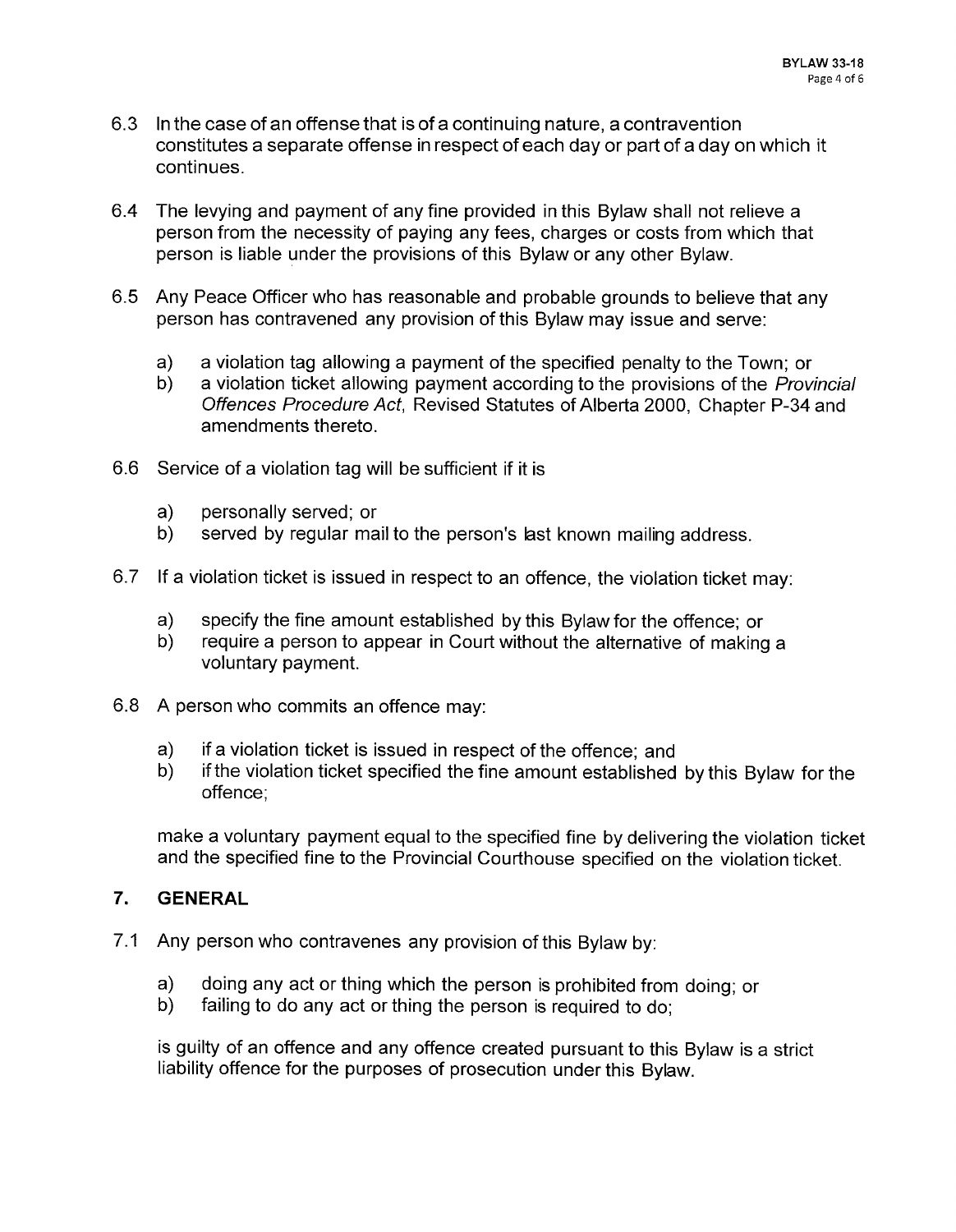- 7.2 Nothing in this Bylaw relieves a person from complying with any provision of any federal or provincial law or regulation, other Bylaw, or any requirement of any lawful permit, order or license.
- 7. 3 Words in the singular include the plural and words in the plural include the singular.
- 7. 4 This Bylaw is gender-neutral and, accordingly, any reference to one gender includes the other.
- 7. 5 Schedule "A" shall form a part of this Bylaw and may, from time to time, be amended by Council.
- 7. 6 No provision of this Bylaw or any action taken pursuant to any provision of this Bylaw shall restrict, limit, prevent or preclude the Town from pursuing any other remedy in relation to <sup>a</sup> premises as provided by the Municipal Government Act, or any other law of the Province of Alberta.

#### 8. SEVERABILITY

8.1 It is the intention of Council that each separate provision of this Bylaw shall be deemed independent to all other provisions herein and it is the further intention of Council that if any provision of this Bylaw is declared invalid, all other provisions hereof shall remain valid and enforceable.

This Bylaw shall come into full force and effect upon third and final reading.

READ A FIRST TIME this 11th day of June, 2018.

READ A SECOND TIME this 25th day of June, 2018.

READ A THIRD TIME AND PASSED this 25<sup>th</sup> day of June, 2018.

- Original Signed -

Mayor

- Original Signed -

Chief Administrative Officer